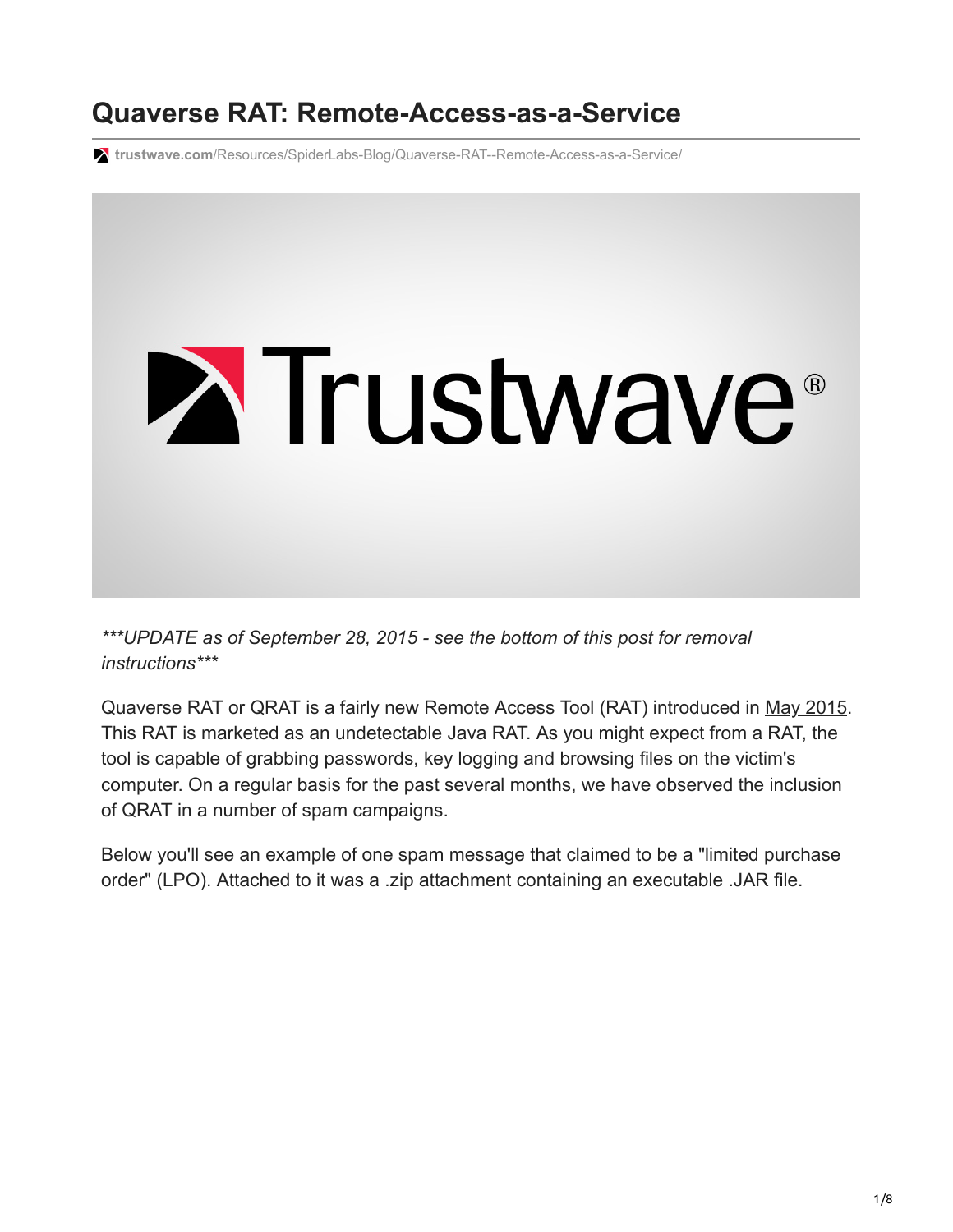| <b>Mozilla Thunderbird</b><br>П                                                              |
|----------------------------------------------------------------------------------------------|
| Tools<br>Help<br><b>File</b><br>Edit<br>View<br>Message<br>Go                                |
| ← Reply   ← Reply   B Followup   ·   → Forward  <br>More<br>From <b>House Book</b> 1, 1 more |
| Subject RE: LPO<br>9/6/2015 8:27 PM                                                          |
| $\Omega$<br>To:                                                                              |
|                                                                                              |
| Please process the attached LPO and let me know when Items ready.                            |
| Have a good day.                                                                             |
|                                                                                              |
| Regards,                                                                                     |
| NJ M. Fidel                                                                                  |
| Telephone: 04 380 4009                                                                       |
| Fax: 04 422 6489                                                                             |
| <b>Email Address:</b><br>Mobile: 056 170 8613 / 050 216 0685                                 |
| $\sqrt{\phantom{a}}$ Save<br>4 1 attachment: LPO.zip 89.3 KB                                 |

#### **Analysis**

QRAT is a Java-based remote access Trojan or RAT that was designed to work only in Windows environments with Java-runtime installed.

if(var11.indexOf(Qtring.qtr("qtr%win%qtr")) == -1) { JOptionPane.showMessageDialog((Component)null, Qtring.qtr("qtr%Your operating system must be Windows to run this application. & qtr"), Qtring.qtr("qtr%Operating System Error%qtr"), 0);  $\mathbf{r}$ 

To avoid being detected by antivirus scanners, it uses a "Russian-doll" method with 2 layers of Java encryption. The illustration below shows the levels of encryption used to hide the QRAT server executable.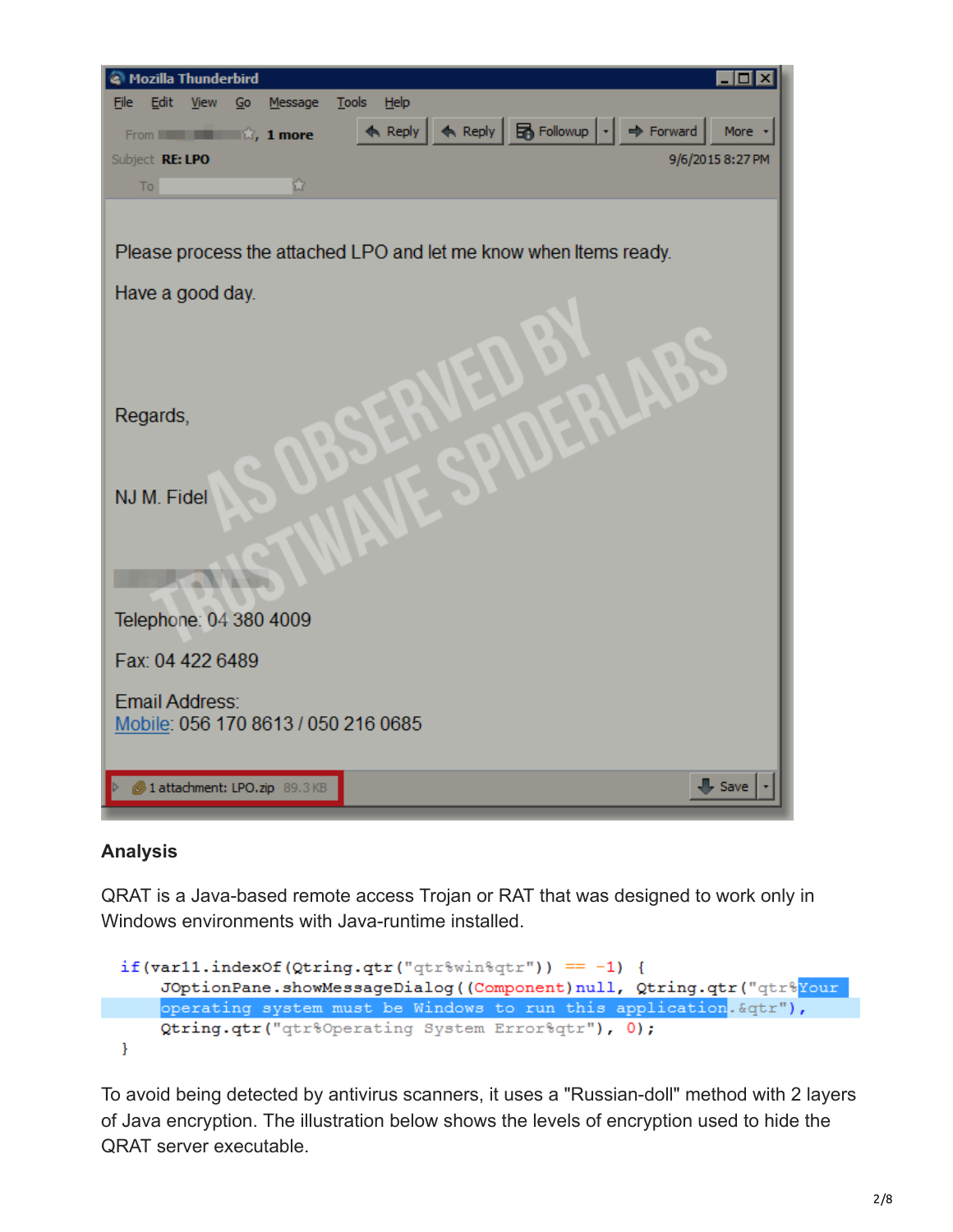

In the infected system, the configuration files, plugins and Java executables are dropped in the %AppData%\syslogdata folder (e.g., "C:\Documents and Settings\User\Application Data\syslogdata\").

It adds an auto run registry key to keep it persistent in the target's system: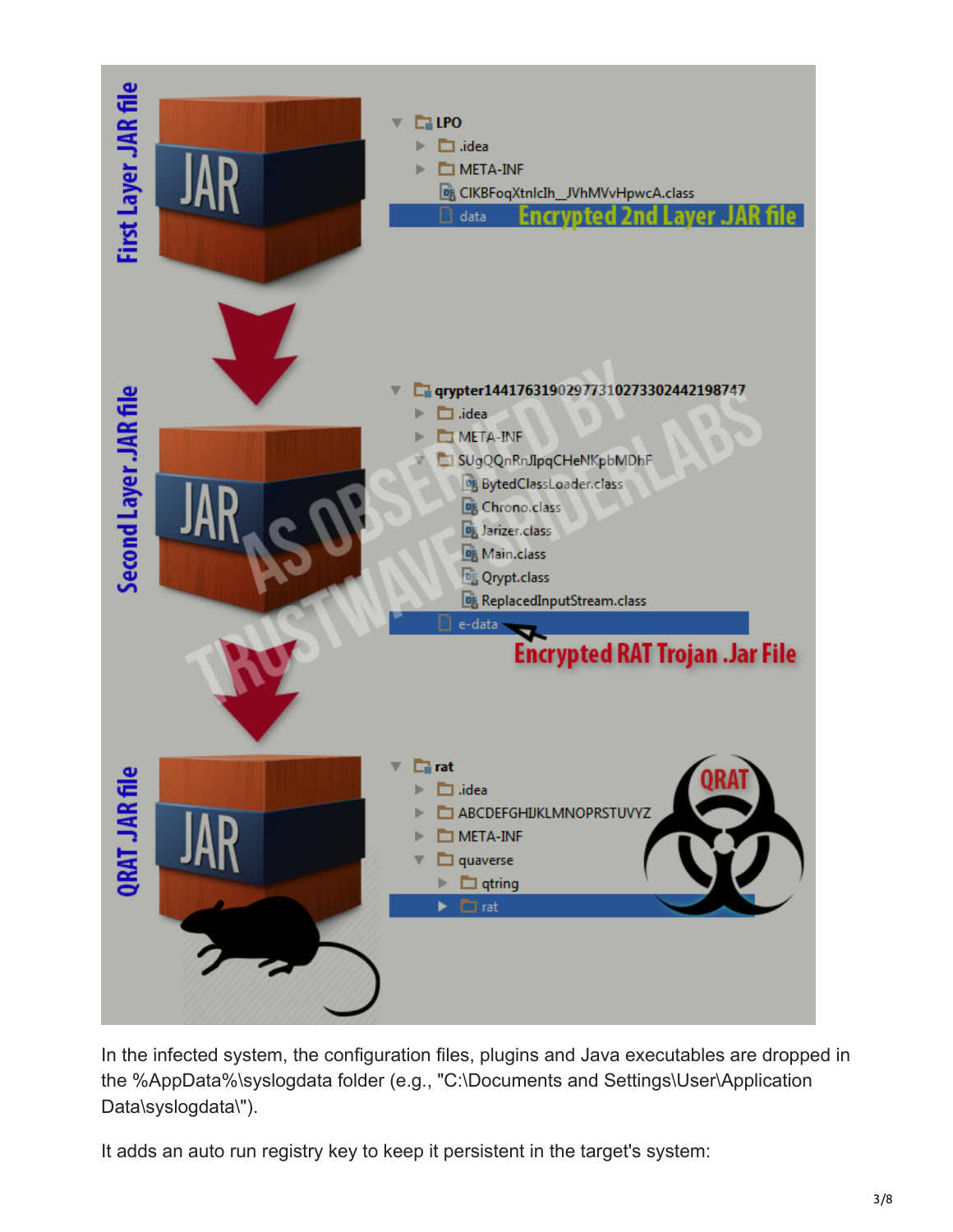The RAT connects to its host **quaverse.com** at port 1777. It may also connect to the domain name **schelbye.com** that points to the same IP address as quaverse.com. It also uses a list of backup domain names as follows:

- Valtce.co
- Frecarn.co
- Gtfoods.com.ru
- Soqda.com

Plugins are also available to extend the functionality of the QRAT agent. These functionalities are not as sophisticated as other RATs we've seen before like DarkComet or AlienSpy, however this is still a very capable RAT that gives the intruder full control of the victim's computer once infected. The plugins are readily available from the slick Quaverse RAT website shown here:

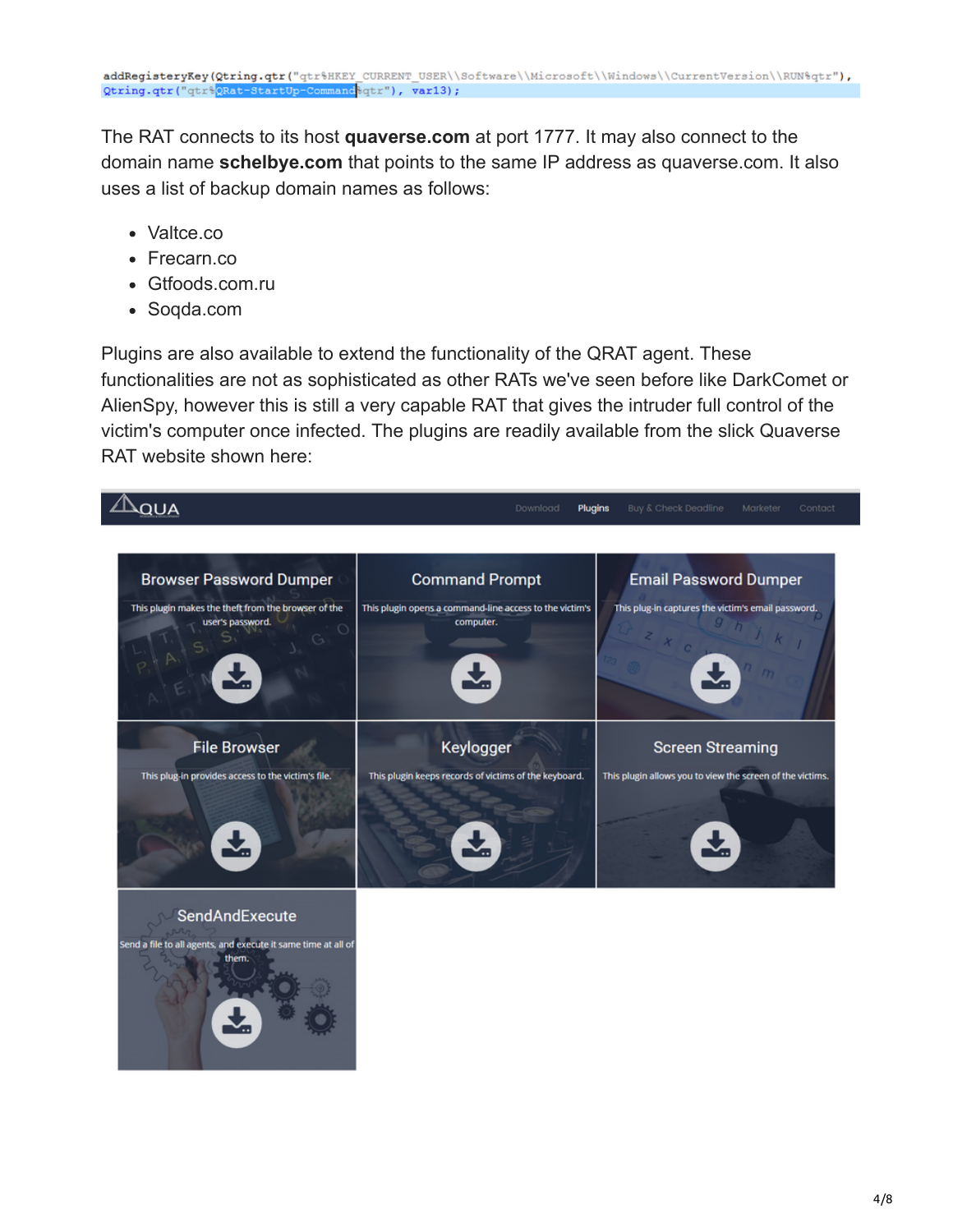QRAT is sold as a software-as-a-service with prices ranging from \$85 for a one month subscription up to \$300 for a one year subscription. Purchasing a service subscription requires the purchaser to submit his or her computer's MAC address to be used as a customer identifier.



We've extracted the MAC ID and unique identifier of the intruder from the spam email sample:



To satisfy our curiosity, we tracked the intruder's MAC address/ID from Quaverse's website and found the RAT server. It seems the intruder bought a one year subscription that will expire on June 20, 2016. Following that logic, the spam campaign started on June 20, 2015.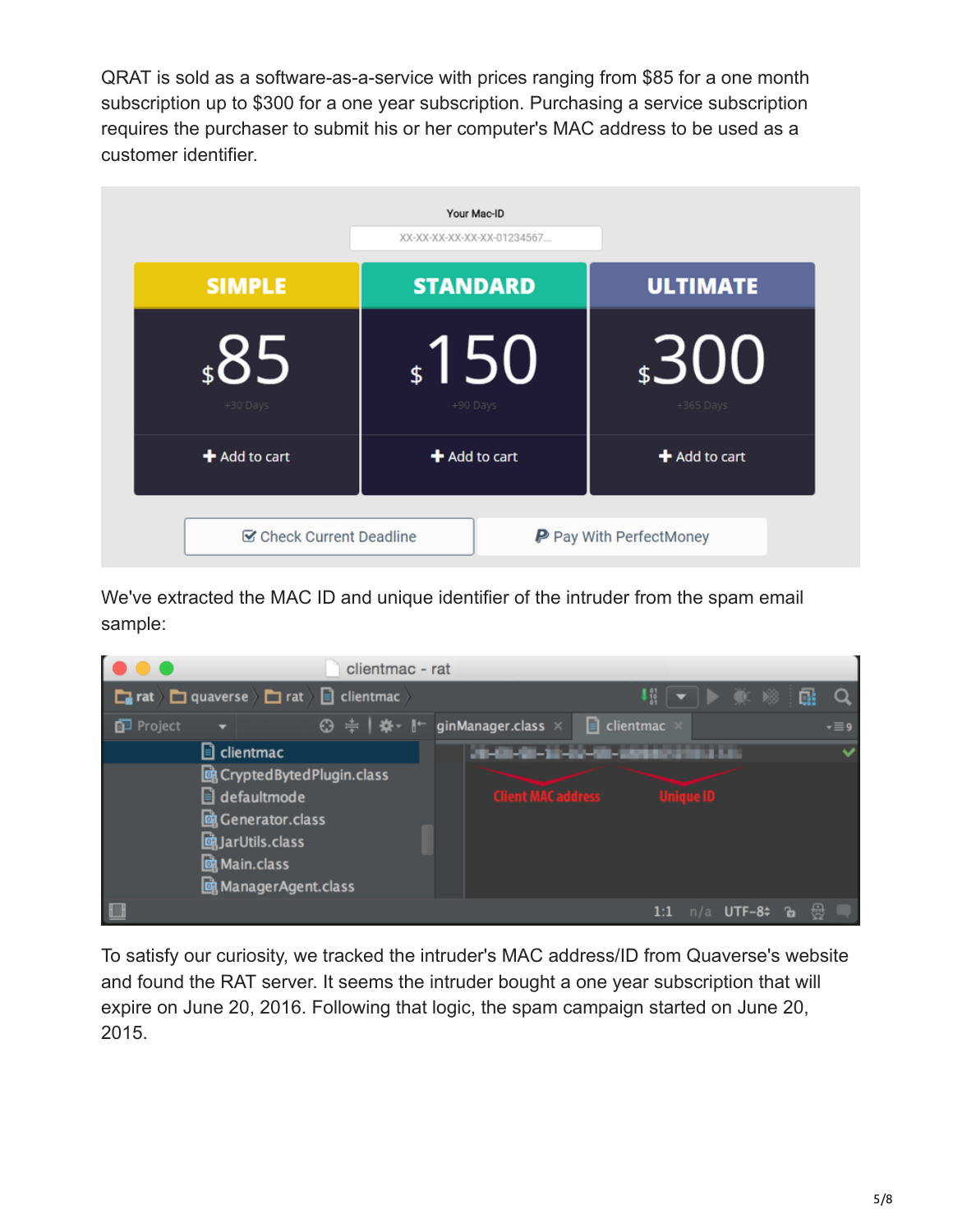| Mac-ID                                   |                                            |
|------------------------------------------|--------------------------------------------|
| <b>Expire Date</b>                       | June 20, 2016, 5:33 am                     |
| <b>Crypted Agent</b>                     | Download Agent.                            |
| Crypted Agent with Silent Java Installer | Download Agent with Silent Java Installer. |

## **Conclusion**

Remote Access Trojans are some of the more accessible tools that allow intruders to gain complete access to a target system. They are GUI- based and very easy to use, hence their seeming popularity with novice cybercriminals that spread their wares through email. In fact, we're observing an increase in Java-based Remote Access Trojans showing up in our spam-traps over the last couple of months. The chart below shows the volume of related spam volume per day since late August 2015:



The email subject lines usually mention an "Invoice." Here's the top subject lines we've observed: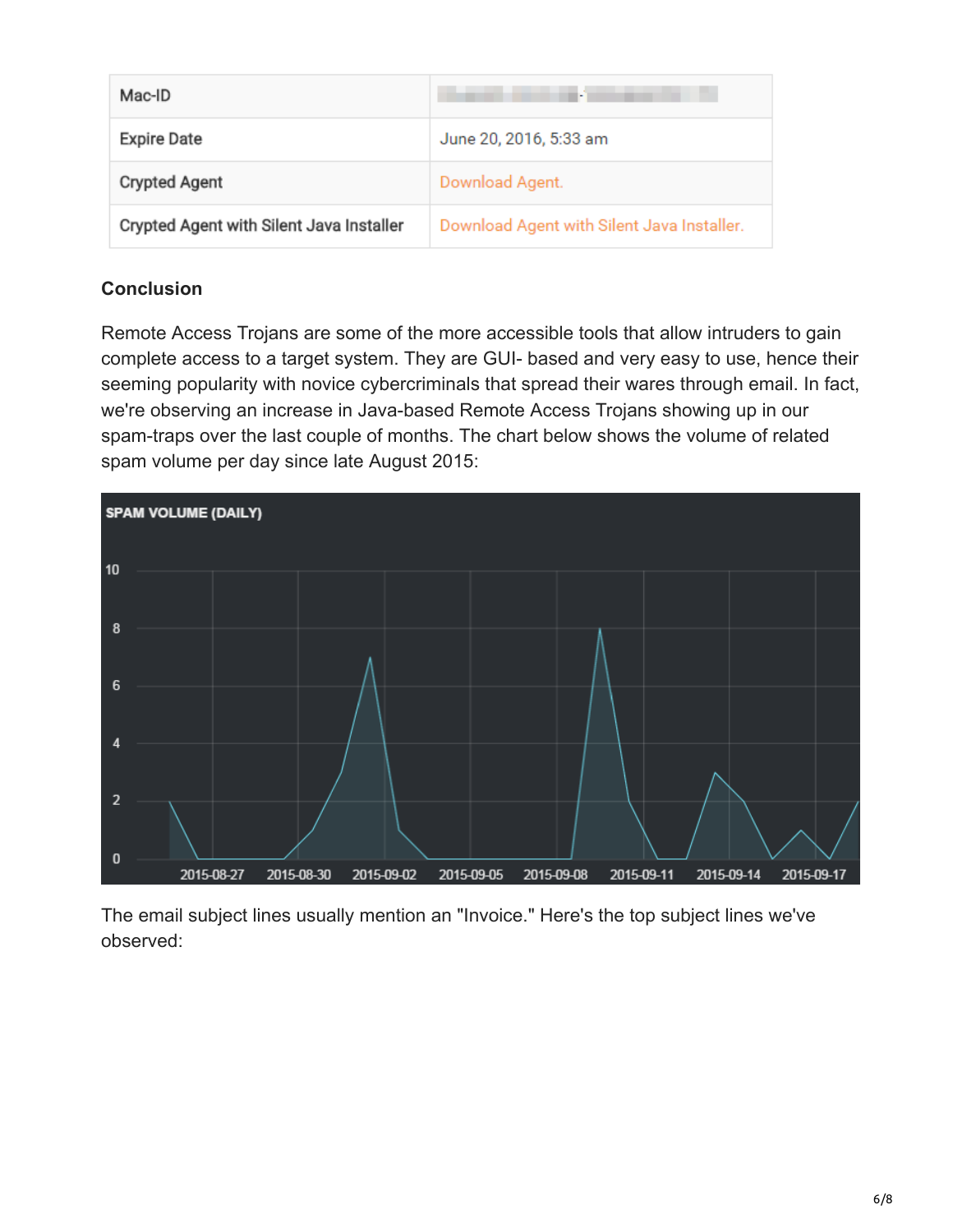| <b>TOP SUBJECT LINES</b>                 |
|------------------------------------------|
| <b>Term</b>                              |
| Payment Invioce                          |
| <b>Re: Delivery Address</b>              |
| <b>Revised Proforma Invoice</b>          |
| <b>Request Quotation for Listed Item</b> |
| Re: Company Address And Bank Details     |
| <b>Invoice Error</b>                     |
| <b>Payment Information</b>               |
| New Order (Proforma Invoice)             |
| <b>Invoice order</b>                     |
| <b>FW: RE: Quotation</b>                 |

If you come upon subject lines like those listed or derivatives of them, and you see a .Jar attachment, there is a good chance it includes a malicious Remote Access Trojan. We recommend blocking inbound Java files outright at the email gateway, much like any other executable. The Trustwave Secure Email Gateway blocks such e-mails by default thanks to it including Java Class files in its executables category.

## *\*\*\*UPDATE as of September 28, 2015\*\*\**

#### **Removal Instructions**

Listed below are manual removal instructions for QRAT:

## **Manual Removal Steps:**

- 1. Disconnecting the infected computer from the internet is highly recommended.
- 2. Identify the malicious Java process. We recommend Sysinternal's [Process Explorer](https://technet.microsoft.com/en-us/sysinternals/bb896653.aspx) tool to search for the malicious process.
	- 1. Download and run Process Explorer from this page <https://technet.microsoft.com/en-us/sysinternals/bb896653.aspx>
	- 2. Find the process named "javaw.exe"
	- 3. Right click on the process then click Properties
	- 4. In the Javaw.exe process, click the Image tab
	- 5. Check the command line path if it points to a .Jar file named %appdata%\syslogdata\syslog-Agent.jar (e.g. "C:\Users\UserName\AppData\Roaming\syslogdata\syslog-Agent.jar")
	- 6. Kill that process